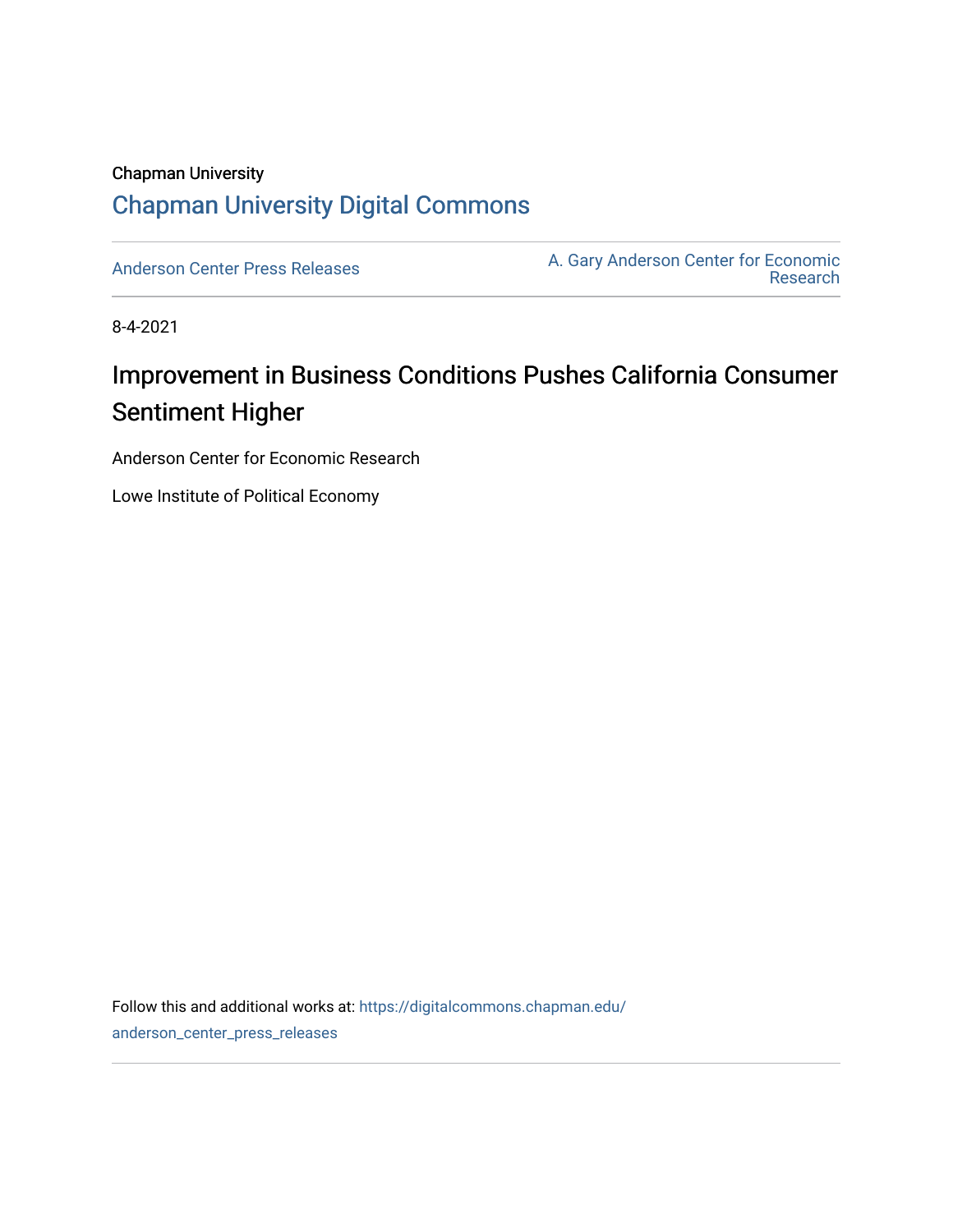### Improvement in Business Conditions Pushes California Consumer Sentiment Higher

#### **Comments**

This scholarship is part of the [Chapman University COVID-19 Archives](https://digitalcommons.chapman.edu/covid-19_archives/).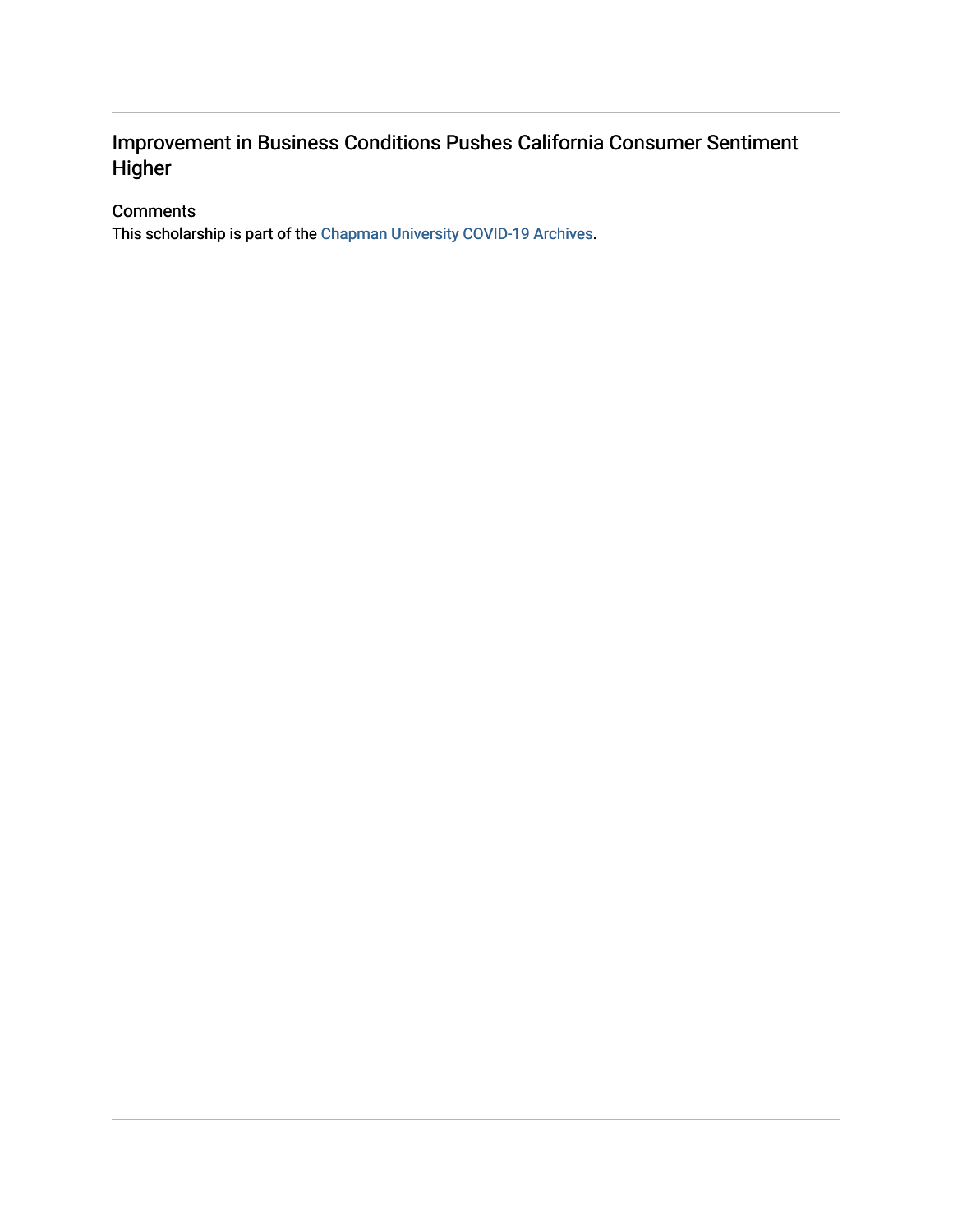



**A. Gary Anderson Center for Economic Research** One University Drive, Orange, California 92866 (714) 997-6693 Chapman.edu

**Lowe Institute of Political Economy** Karen Diehl (310) 741-9097 karen@diehlcommunications.com

## PRESS RELEASE

## **IMPROVEMENT IN BUSINESS CONDITIONS PUSHES CALIFORNIA CONSUMER SENTIMENT HIGHER**

ORANGE, CA — The Chapman University-Claremont McKenna College California Consumer Sentiment Index increased from a value of 90.6 in the first quarter of 2021 to a pandemic high of 99.9 in the second quarter. The 10.3 percent rise is largely driven by the end of the lockdowns and the opening up of the California economy. Professor Marc Weidenmier of the George Argyros School of Business and Economics offered the following assessment of consumer sentiment in California. "Consumer sentiment in the state has made a remarkable recovery over the past couple of quarters as businesses have reopened and California residents have been vaccinated to slow the spread of the coronavirus. Future consumption spending looks bright except for a couple of factors that could derail the recovery from the pandemic. Prices of goods and services have risen quite a bit over the last few months which could lead to higher inflation. Another potential problem is the delta variant of the coronavirus which could lead to more lockdowns and quarantines. Despite these risks, the overall outlook for the California consumption spending is positive."

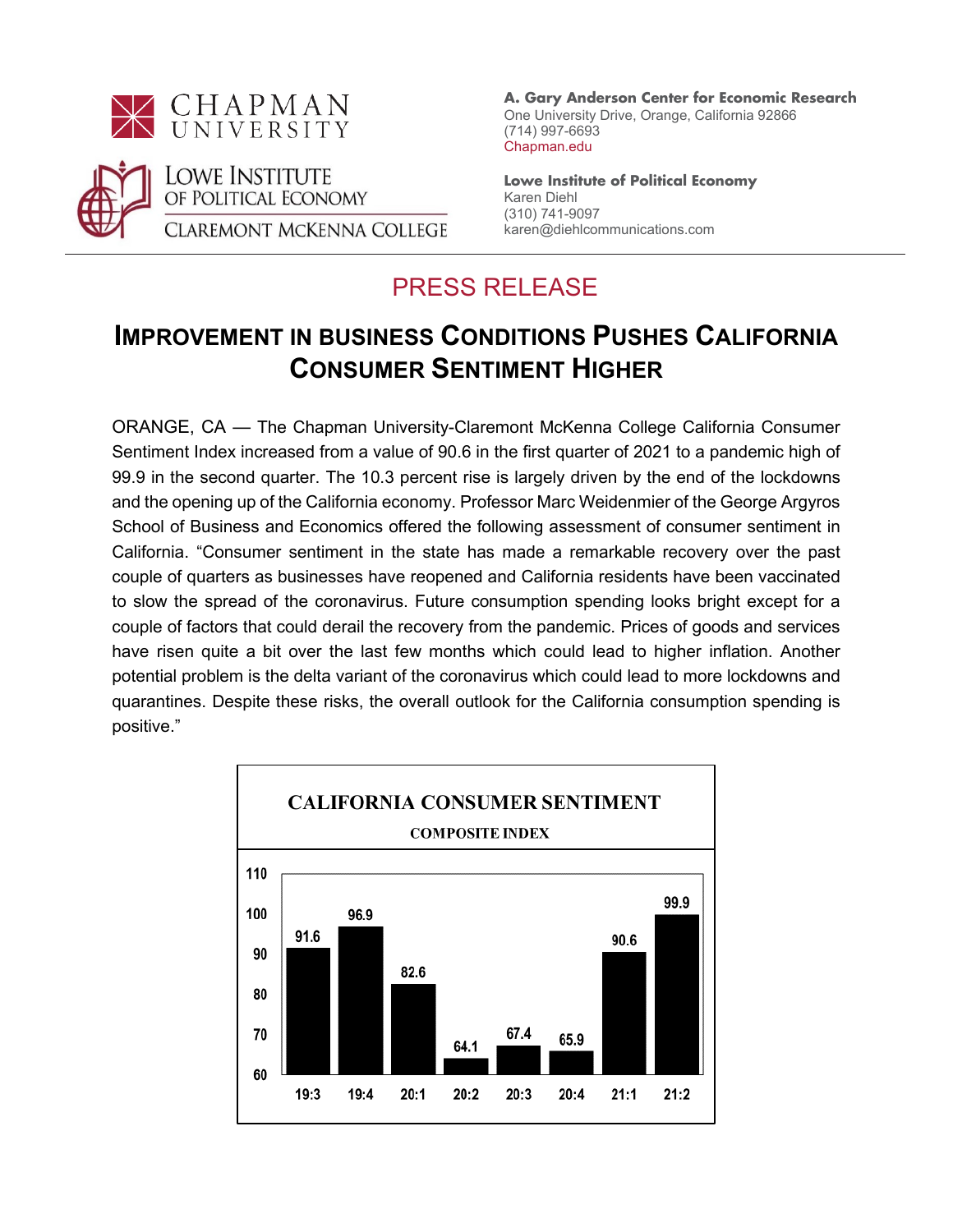The California Consumer Sentiment Survey is based on the responses of 2,000 California residents to seven questions about current and future economic and financial conditions in the state. The greater than 10 percent rise in consumer sentiment is largely due to increased optimism in the responses of three out of the seven questions. Survey respondents expressed a 55.5 percent increase in consumer sentiment with respect to current business conditions compared to a year ago. The effect of business conditions on the household rose 19 percent. Sentiment for finding a job in the next year jumped 19.9 percent in the second quarter of 2021. Most of the remaining questions had very little change except for consumer sentiment for buying a car over the next year fell 4.5 percent.

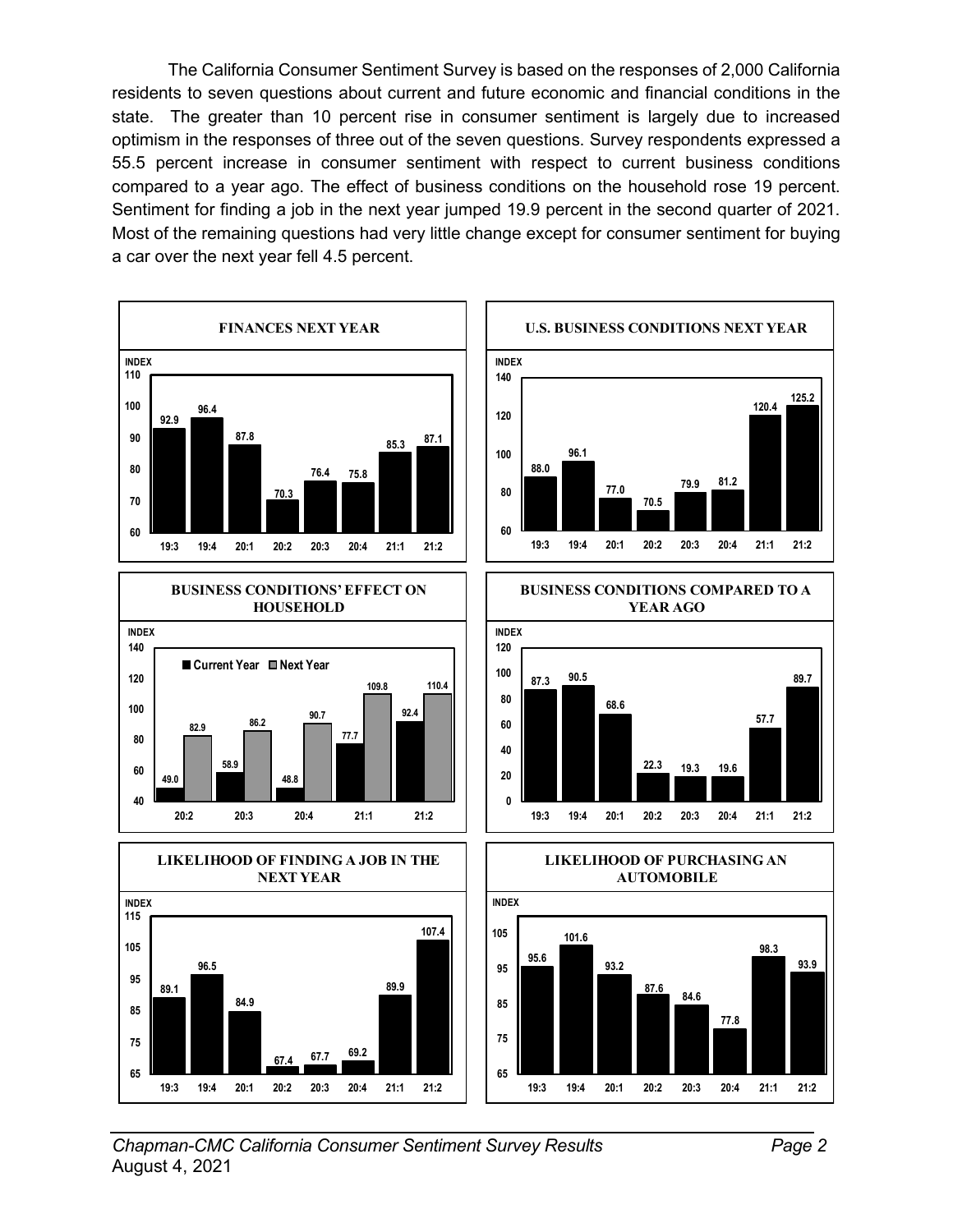With respect to the demographics, there were large increases in consumer sentiment reported by people with some high school (22.9%), part-time workers (18.7%), and workers making 25 thousand dollars (13.7%) or less in a year. The rise in consumer sentiment among lower income workers may be the impact of California stimulus as well as recent legislation designed to guarantee a minimum income for workers. Another interesting finding from the survey is that consumer sentiment rose 10.3 percent for republican leaning survey participants compared to a 9.6 percent rise for democrats taking the survey. This is positive news considering that consumer sentiment tends be higher for the party that controls the White House.

Overall, consumer sentiment has rebounded in the state of California. The rapid reversal is testament to the impact of lockdowns and the coronavirus on economic activity. Consumer sentiment should continue to move higher over the next quarter unless the recovery is derailed by inflation or a return of the coronavirus.



*The Chapman-CMC California Consumer Sentiment Index is a joint venture between the A. Gary Anderson Center for Economic Research at Chapman University and the Lowe Institute of Political Economy at Claremont McKenna College. The Index is constructed from the results of a quarterly survey of a random sample of 2000 people stratified on the basis of age, gender, ethnicity, income, and zip code. The survey asks respondents seven questions concerning their current situation, perceived future prospects, and spending plans.*